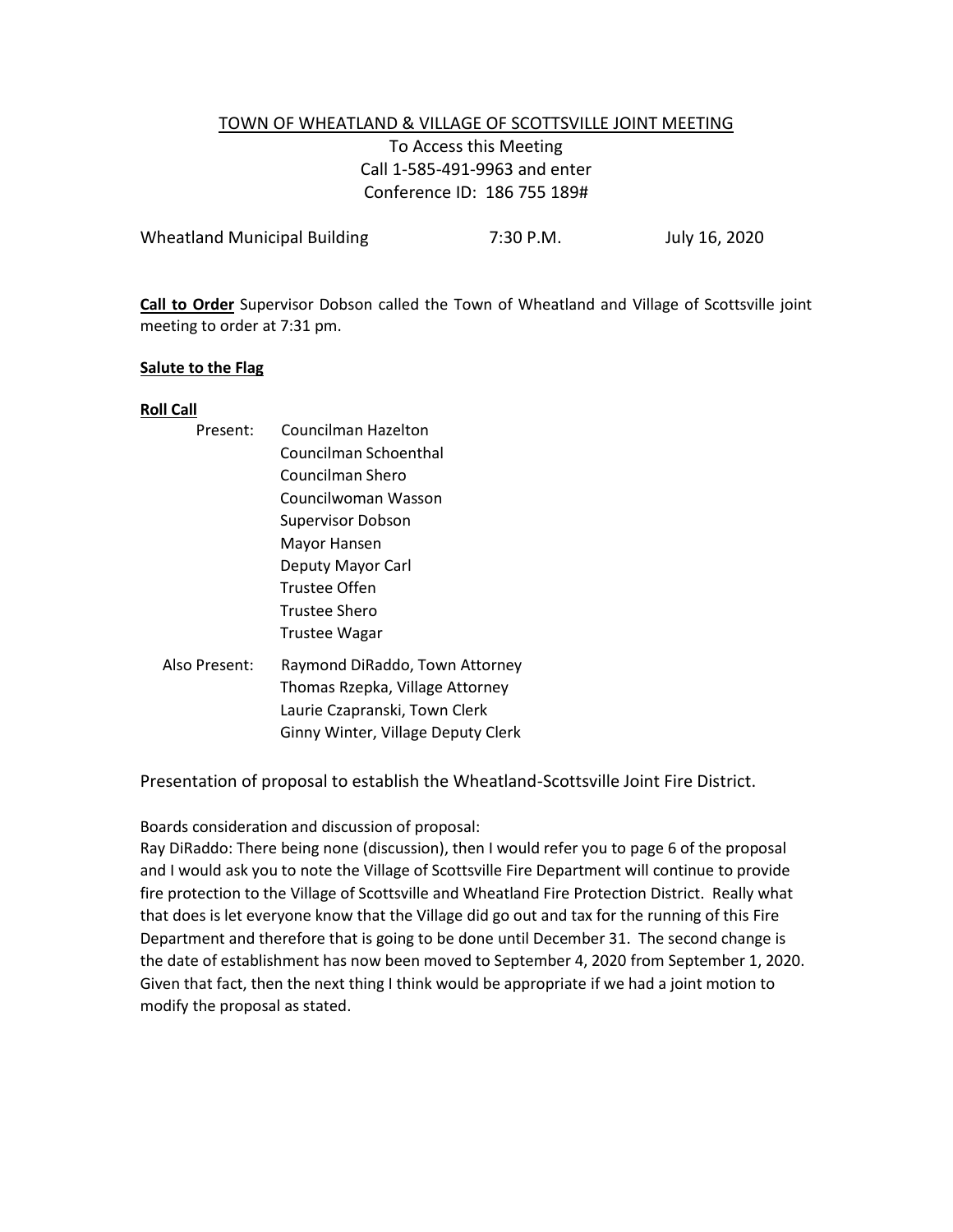### *Town Board*

**Motion** made by Councilman Chuck Hazelton and seconded by Councilman Ed Shero to amend the proposal on page 6 in the very last section under Fire Protection, it will be read December 31, 2020 instead of August 31, 2020.

| <b>VULC.</b> CUITIES 1J-07 |     |                     |     |
|----------------------------|-----|---------------------|-----|
| Councilman Hazelton        | AYF | Councilwoman Wasson | AYE |
| Councilman Shero           | AYE | Supervisor Dobson   | AYF |
| Councilman Schoenthal      | AYF |                     |     |

## *Village Board*

**Vote**: *Carries (5-0)*

**Motion** made by Trustee Leslie Wagar and seconded by Trustee Christie Offen to amend the proposal on page 6 in the very last section under Fire Protection, it will be read December 31, 2020 instead of August 31, 2020.

| <b>Vote:</b> Carries (5-0) |     |                        |     |
|----------------------------|-----|------------------------|-----|
| Mayor Hansen               | AYE | Trustee Christie Offen | AYF |
| Deputy Mayor Carl          | AYE | Trustee Leslie Wagar   | AYE |
| Trustee Todd Shero         | AYF |                        |     |

## **Set Public Hearing**

Whereas the Village of Scottsville and the Town of Wheatland has formed a committee to discuss, prepare and ascertain a possibility of the establishment of a joint fire district that encompasses the Village of Scottsville and the area now encompassing the Wheatland Fire Protection District. The Fire District is to be called the Wheatland Scottsville Joint Fire District.

The committee has met on numerous occasions to discuss and prepare the proposal for the establishment of the district and has shared the proposal with members of both Boards. The committee has prepared a proposal to establish a joint fire district which was dated July 8<sup>th</sup>, 2020, amended 7/16/2020 and has served the copy of the proposal upon members of the Village Board of Trustees and the Town of Wheatland Town Board members.

The Village Board of Trustees yesterday, excuse me, on July 14, 2020 has executed an agreement allowing the Town of Wheatland to become lead agency for purpose of the New York State Environmental Quality and Review Act, the Town Board of Wheatland did earlier this day also execute the agreement and agreed to assume lead agency status regarding the establishment of the joint fire district. The Town of Wheatland had me prepare a short environmental assessment form pursuant to SEQR for purpose of the establishment of this district.

And a special joint meeting of the Town of Wheatland Board and the Village of Scottsville Board of Trustees as scheduled for today's date to determine whether it is in the public interest to pursue the establishment of the Wheatland Scottsville Joint Fire District, review and discuss this proposal and to determine whether it is necessary to hold a public hearing to pursue the further establishment of the fire district in accordance with the proposal. The Board of Trustees of the Village of Scottsville and the Town Board of the Town of Wheatland have met at a joint meeting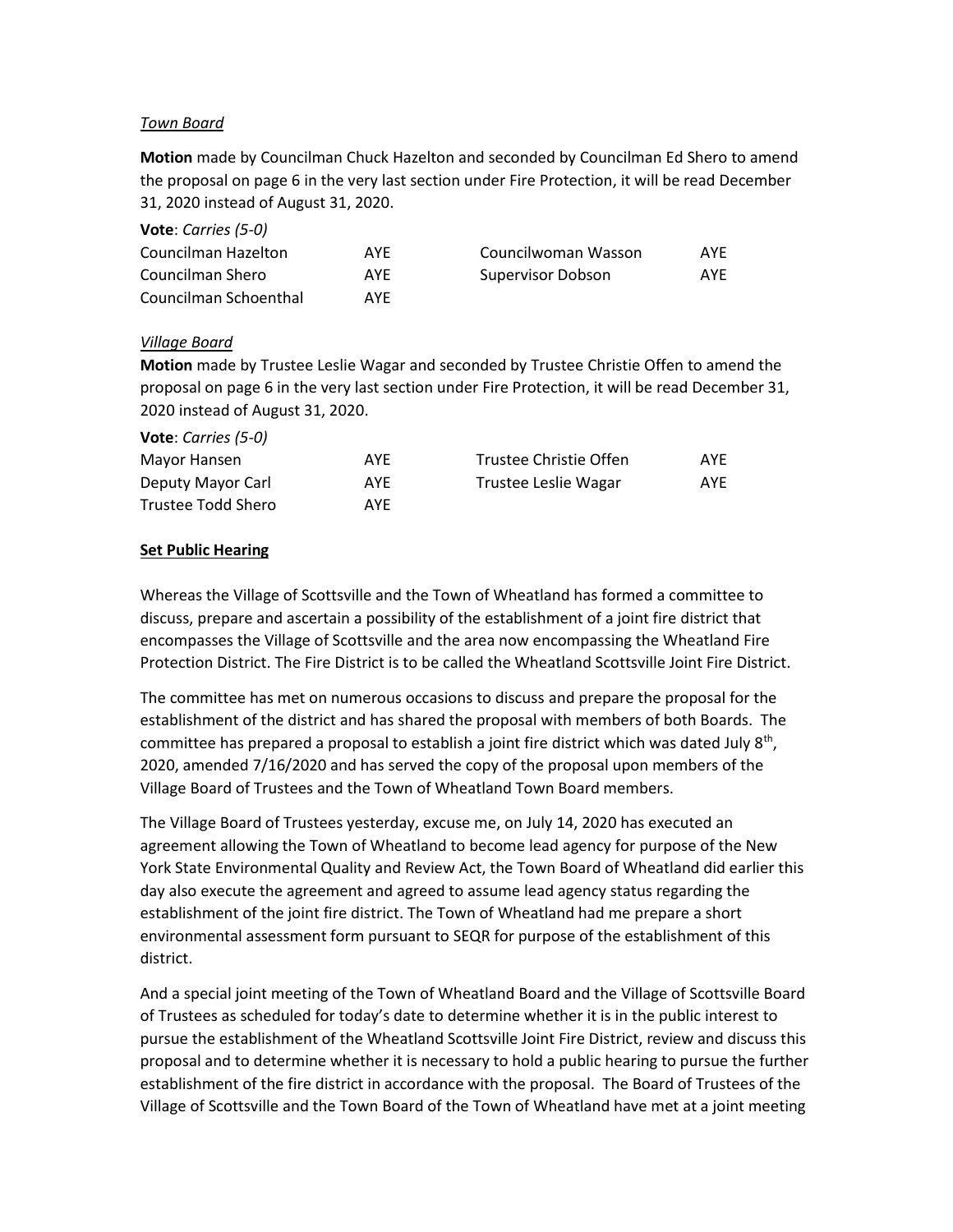and having determined that it is in the public interest to the citizens of the Village of Scottsville and the Town of Wheatland Fire Protection District to participate in a joint meeting to consider the proposal regarding the establishment of the so-called Wheatland Scottsville Joint Fire District.

And noting that the creation of the joint fire district will remove the cost of fire protection from consideration in the budget of the Village of Scottsville, remove fire protection cost from the Town of Wheatland budget through the Town of Wheatland Fire Protection District and provide for direct representation by the citizens within the proposed fire district as it pertains to fire protection through the establishment of this joint fire district.

The Boards having met this day and the Boards having determined that it is in the public interest to make the proposal to establish the Wheatland Scottsville Joint Fire District and the object and purposes for which it is proposed that a new fire district is created is to provide fire protection within the area of the proposed Wheatland Scottsville Joint Fire District which is described herein. The Boards having determined by a majority vote of each Board that it is in the public interest to hold a public hearing on the proposal to establish the Wheatland Scottsville Joint Fire District pursuant to New York State law which the fire district will include, again, the Village of Scottsville, the Town of Wheatland, but will exclude the area of the Mumford Fire District.

Now, therefore be it resolved the following resolution for the establishment of the joint fire district to be called the Wheatland Scottsville Joint Fire District be presented to the Boards for their consideration at a joint public hearing to be held at the office of the Village of Scottsville and the Town of Wheatland at the Wheatland Town Hall, 22 Main Street, Scottsville, NY, in the Village of Scottsville and also in the Town of Wheatland on August 4 at 6:00pm. The joint public hearing will be held remotely and in person and will allow at such hearing all persons interested in the establishment of the district to be heard either remotely or in person at that location abiding by social distancing rules, including the wearing of masks.

The Resolution to be considered is as follows:

A RESOLUTION AUTHORIZING THE BOARD OF TRUSTEES OF THE VILLAGE OF SCOTTSVILLE AND THE TOWN BOARD OF THE TOWN OF WHEATLAND, MONROE COUNTY, NEW YORK, TO ESTABLISH A JOINT FIRE DISTRICT TO BE KNOWN AS THE WHEATLAND-SCOTTSVILLE JOINT FIRE DISTRICT , WHICH FIRE DISTRICT WILL ENCOMPASS THE VILLAGE OF SCOTTSVILLE EXCLUDING THE AREA OF THE MUMFORD FIRE DISTRICT SUBJECT TO THE TERMS AND CONDITIONS AS SET FORTH IN THE PROPOSAL DATED JULY 8, 2020, AMENDED JULY 16, 2020 WHICH RESOLUTION IS SUBJECT TO PERMISSIVE REFERENDUM .

This resolution when adopted, subject to a permissive referendum, and shall not take effect until 30 days has elapsed after its adoption, or unless approved at a special election of the qualified voters of the Village of Scottsville and the Wheatland Fire Protection District after a proper petition calling for such special election is filed with the Village Clerk of the Village of Scottsville and Town Clerk of the Town of Wheatland within the time period permitted by law.

A brief description of the boundaries of the proposed Wheatland-Scottsville Joint Fire District are as follows: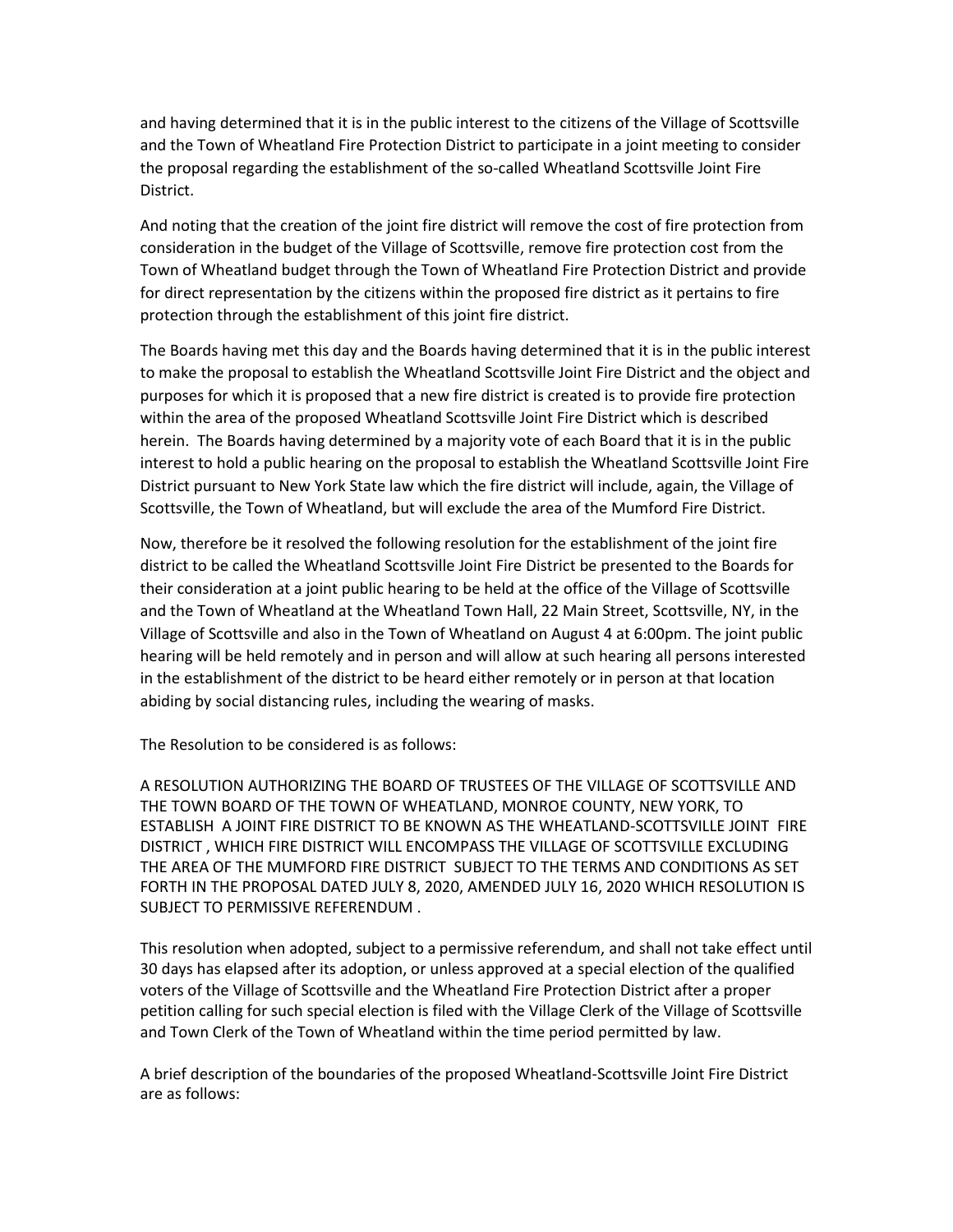The proposed fire district shall encompass the entire Village of Scottsville and the Town of Wheatland excepting those lands within the Mumford Fire District, all located within the County of Monroe, State of New York.

## *Town Board*

**Motion** made by Councilman Schoenthal and seconded by Councilwoman Wasson that it is in the best interest of the public to hold a public hearing on the said proposal.

| Vote: Carries (5-0)   |     |                     |     |
|-----------------------|-----|---------------------|-----|
| Councilman Hazelton   | AYF | Councilwoman Wasson | AYE |
| Councilman Shero      | AYE | Supervisor Dobson   | AYE |
| Councilman Schoenthal | AYE |                     |     |

## *Village Board*

**Motion** made by Trustee Todd Shero and seconded by Trustee Leslie Wagar to approve the resolution stated above and to set a public hearing on Tuesday, August 4, 2020, 6:00 pm at the Wheatland Municipal Building and remotely at the same time and place for a public hearing for consideration of the proposal regarding the establishment of the Wheatland Scottsville Joint Fire District which will take effect on September 4<sup>th</sup>, 2020.

| Vote: Carries (5-0) |     |                        |     |
|---------------------|-----|------------------------|-----|
| Mayor Hansen        | AYE | Trustee Christie Offen | AYE |
| Deputy Mayor Carl   | AYE | Trustee Leslie Wagar   | AYE |
| Trustee Todd Shero  | AYE |                        |     |

### *Town Board*

**Motion** made by Councilwoman Wasson and seconded by Councilman Ed Shero as noted from the previous resolution or previous proposal reading to set the public hearing for Tuesday, August 4<sup>th</sup>, 2020 at 6:00 pm at the Wheatland Municipal Building and remotely at the time and place of the public hearing for consideration of the proposal regarding the establishment of the Wheatland Scottsville Joint Fire District which will take effect on September 4<sup>th</sup>, 2020.

### **Vote**: *Carries (5-0)*

| Councilman Hazelton   | AYE | Councilwoman Wasson | AYE |
|-----------------------|-----|---------------------|-----|
| Councilman Shero      | AYE | Supervisor Dobson   | AYF |
| Councilman Schoenthal | AYE |                     |     |

## **Adjournment**

### *Town Board*

**Motion** made by Councilman Chuck Hazelton and seconded by Councilman Ed Shero to close the joint meeting at 7:55 pm.

| Vote: Carries (5-0)   |            |                     |     |
|-----------------------|------------|---------------------|-----|
| Councilman Hazelton   | <b>AYF</b> | Councilwoman Wasson | AYE |
| Councilman Shero      | <b>AYF</b> | Supervisor Dobson   | AYE |
| Councilman Schoenthal | AYF        |                     |     |